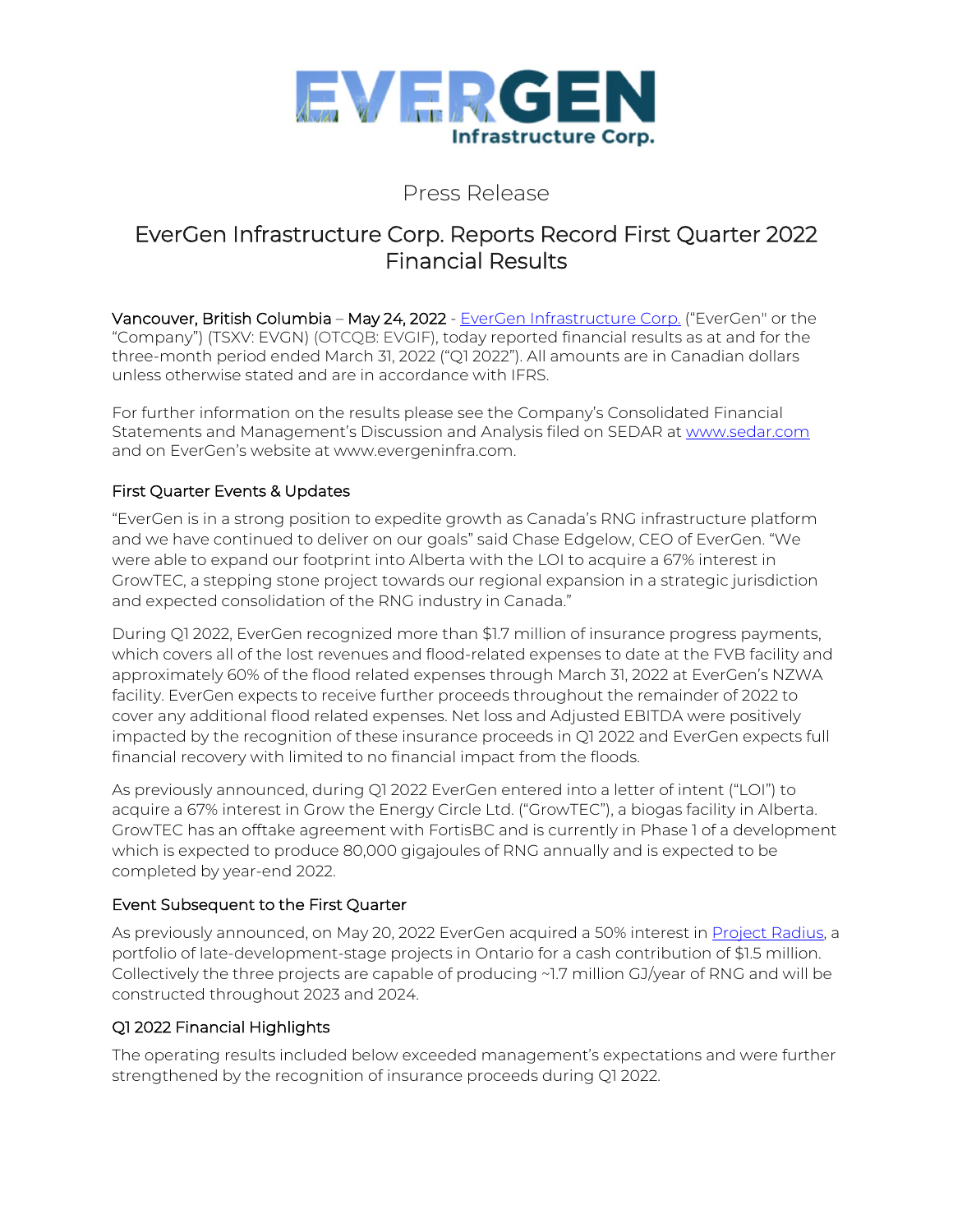

- Revenues of \$1.4 million were relatively in line with Q1 2021 revenue of \$1.6 million, taking into account seasonal fluctuations.
- Net loss of \$0.2 million significantly improved from Q1 2021 net loss of \$1.2 million, with insurance proceeds offsetting lost revenues and flood-related expenses.
- Adjusted EBITDA of \$0.6 million increased by 211% relative to Q1 2021 Adjusted EBITDA of \$0.2 million, due to an increase in the overall profitability of our business.
- Cash and cash equivalents (including restricted cash) of \$20.2 million and a working capital surplus of \$19.2 million as at March 31, 2022.

The following table presents EverGen's Consolidated Financial and Operating Summary:

|                                                                                                                                                                                      | Three Months Ended                       |                                             |                                               |
|--------------------------------------------------------------------------------------------------------------------------------------------------------------------------------------|------------------------------------------|---------------------------------------------|-----------------------------------------------|
| In thousands of Canadian Dollars                                                                                                                                                     | Mar 31,<br>2022                          | Mar 31.<br>2021                             | Dec 31.<br>2021                               |
|                                                                                                                                                                                      | \$                                       | \$                                          | $\frac{4}{5}$                                 |
| <b>FINANCIAL</b><br>Revenue <sup>(1)</sup><br>Net $loss$ <sup><math>(2)(3)</math></sup><br>Net loss per share (\$), basic and diluted<br>$EBITDA$ $(3)(4)$<br>Adjusted EBITDA (3)(4) | 1.427<br>(219)<br>(\$0.02)<br>481<br>631 | 1,585<br>(1,158)<br>(50.13)<br>(960)<br>203 | 2,693<br>(1,113)<br>(\$0.08)<br>(512)<br>(18) |
| Capital expenditures<br>Total assets<br>Total long-term liabilities<br>Working capital surplus <sup>(4)</sup>                                                                        | 1,355<br>79,771<br>14,522<br>19,196      | 146<br>61,912<br>14,347<br>11,579           | 1,004<br>80,610<br>14,764<br>20,545           |
| <b>OPERATING</b><br>Incoming organic feedstock (tonnes)<br>Organic compost and soil sales (yards)<br>RNG (gigajoules) <sup>(1)</sup>                                                 | 16,047<br>5,400<br>5,772                 | 17,164<br>7,087                             | 26,110<br>5,119<br>12,682                     |

(1) *RNG volumes commenced on April 16, 2021, upon the acquisition of FVB. RNG volumes were impacted* during the first quarter of 2022 and fourth quarter of 2021 as a direct result of flooding events in the Abbotsford and Sumas Prairie regions, which resulted in the shut down of the FVB facility on November 15, *2021, until operations were restored. Since March 2, 2022, FVB has been operating and producing daily volumes of up to 334 GJ/d, restoring production volumes to historical levels.* 

<sup>(2)</sup> Operating expenses and cost of goods sold increased during Q1 2022 and Q4 2021 at FVB and Net Zero *Waste Abbotsford ("NZWA") as a direct result of the flooding events.*

(3) *EverGen recognized \$1.7 million of insurance proceeds, for which \$0.9 million was recorded in net income relating to lost revenues and additional costs incurred as a result of the floods as at March 31, 2022.* 

(4) *Please refer to "Non-IFRS Measures".*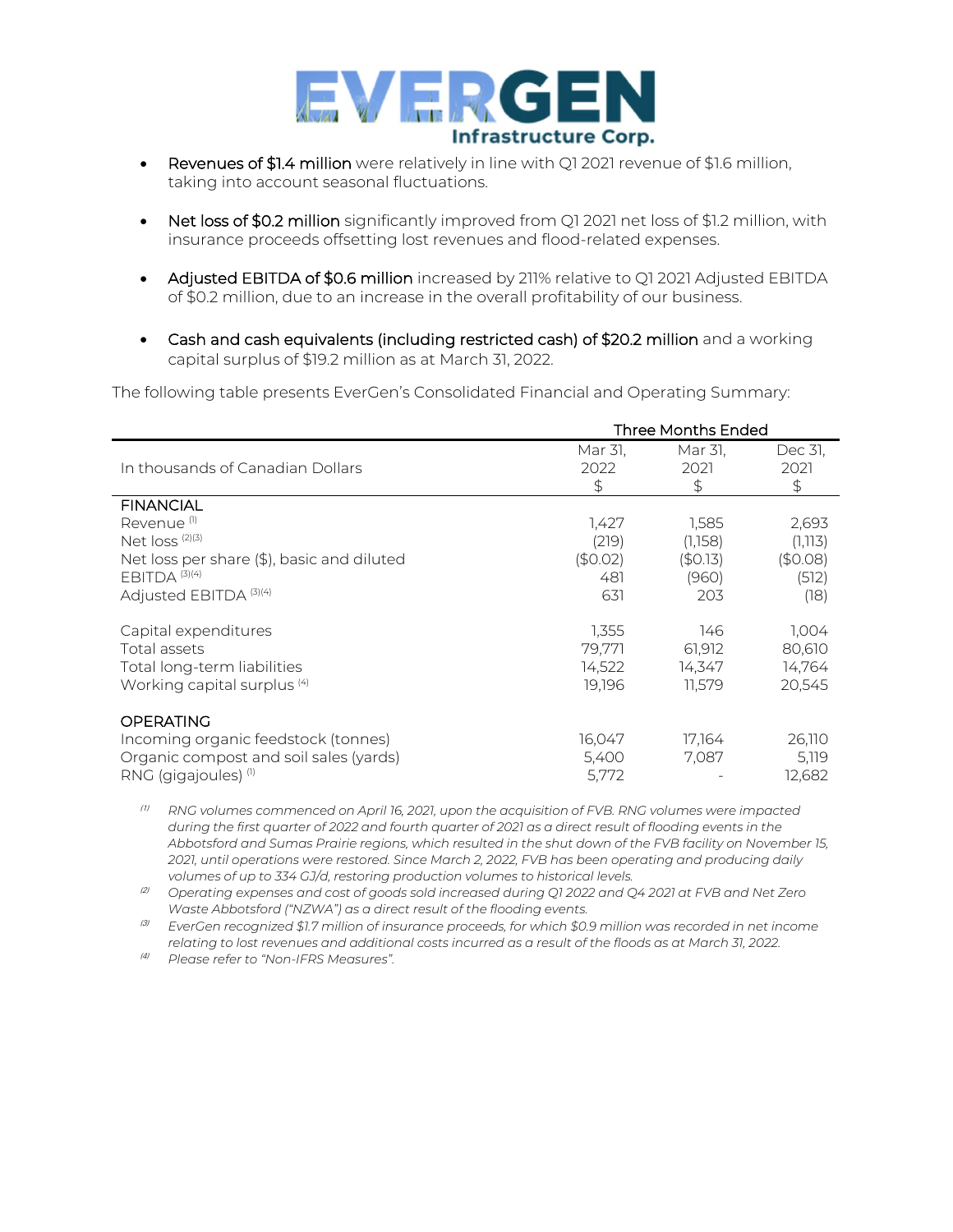

## About EverGen Infrastructure Corp.

EverGen, Canada's Renewable Natural Gas Infrastructure Platform, is combating climate change and helping communities contribute to a sustainable future, starting on the West Coast of Canada. EverGen is an established independent renewable energy producer which acquires, develops, builds, owns and operates a portfolio of Renewable Natural Gas, waste to energy, and related infrastructure projects. EverGen is focused on Canada, with continued growth expected across other regions in North America and beyond.

For more information about EverGen Infrastructure Corp. and our projects, please visit [www.evergeninfra.com.](http://www.evergeninfra.com/) 

#### **Contacts**

EverGen Investor Contact Kelly Castledine 416-576-8158 [kelly@evergeninfra.com](mailto:kelly@evergeninfra.com)

EverGen Media Contact Katie Reiach 604.614.5283 [katie@talkshopmedia.com](mailto:katie@talkshopmedia.com)